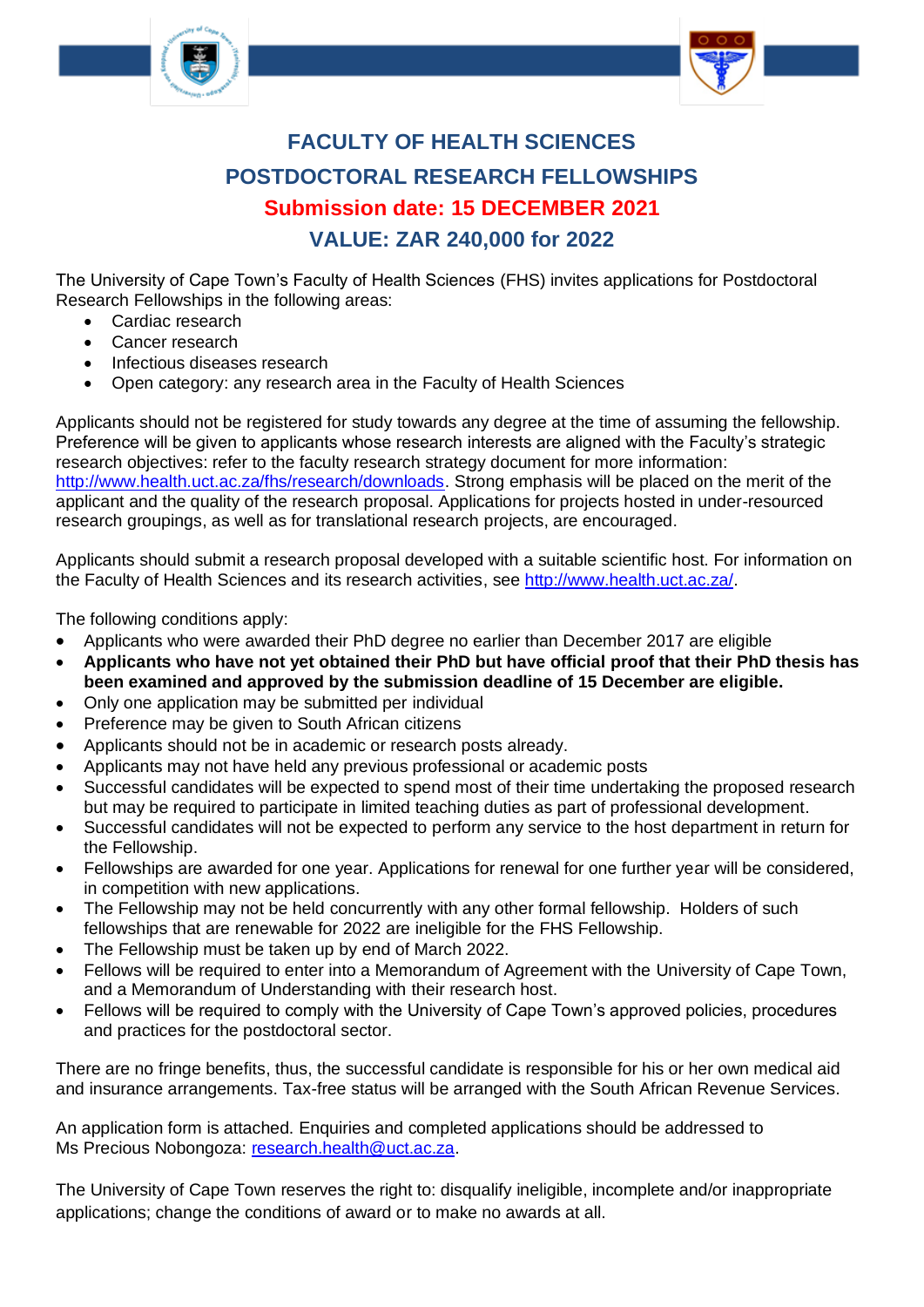



| <b>FACULTY OF HEALTH SCIENCES POSTDOCTORAL FELLOWSHIP APPLICATION</b><br><b>SUBMISSION DEADLINE: 15 DECEMBER 2021</b> |  |  |  |  |
|-----------------------------------------------------------------------------------------------------------------------|--|--|--|--|
| <b>CARDIAC RESEARCH (TICK)</b>                                                                                        |  |  |  |  |
| <b>CANCER RESEARCH (TICK)</b>                                                                                         |  |  |  |  |
| <b>INFECTIOUS DISEASES RESEARCH (TICK)</b>                                                                            |  |  |  |  |
| OTHER RESEARCH AREA (PROVIDE BRIEF DESCRIPTION)                                                                       |  |  |  |  |

Give concise answers. Where applicable mark with **X** Incomplete applications will not be considered.

| A                                                                                     |  |                                                     |  |         |  | <b>PARTICULARS OF APPLICANT</b> |        |                |                    |          |                |      |        |   |   |        |   |
|---------------------------------------------------------------------------------------|--|-----------------------------------------------------|--|---------|--|---------------------------------|--------|----------------|--------------------|----------|----------------|------|--------|---|---|--------|---|
| Surname                                                                               |  |                                                     |  |         |  |                                 |        |                |                    | Title    |                |      |        |   |   |        |   |
| First names                                                                           |  |                                                     |  |         |  |                                 |        |                |                    |          |                | Male |        |   |   | Female |   |
| Place of birth                                                                        |  |                                                     |  |         |  |                                 |        | Date of birth  |                    | $\vee$   | $\setminus$    | Y    | $\vee$ | m | m | d      | d |
|                                                                                       |  | Identity number (if South African)                  |  |         |  |                                 |        |                |                    |          |                |      |        |   |   |        |   |
| African*                                                                              |  | Coloured*                                           |  | Indian* |  |                                 | White* |                |                    | specify) | other* (please |      |        |   |   |        |   |
| Citizenship                                                                           |  |                                                     |  |         |  |                                 |        |                |                    |          |                |      |        |   |   |        |   |
| Telephone<br>number & code                                                            |  |                                                     |  |         |  |                                 |        | E-mail address |                    |          |                |      |        |   |   |        |   |
|                                                                                       |  | Are you currently residing in South Africa?         |  |         |  |                                 |        |                |                    |          |                |      |        |   |   |        |   |
| South Africa?                                                                         |  | Do you require a VISA to take up this Fellowship in |  |         |  |                                 |        |                |                    |          |                |      |        |   |   |        |   |
| Name of institution at which you will obtain or have<br>obtained your doctoral degree |  |                                                     |  |         |  |                                 |        |                |                    |          |                |      |        |   |   |        |   |
| Current<br>Department                                                                 |  |                                                     |  |         |  |                                 |        |                | Current<br>Faculty |          |                |      |        |   |   |        |   |
| <b>Current institution</b>                                                            |  |                                                     |  |         |  |                                 |        |                |                    |          |                |      |        |   |   |        |   |

\* In order to enable the University to monitor redress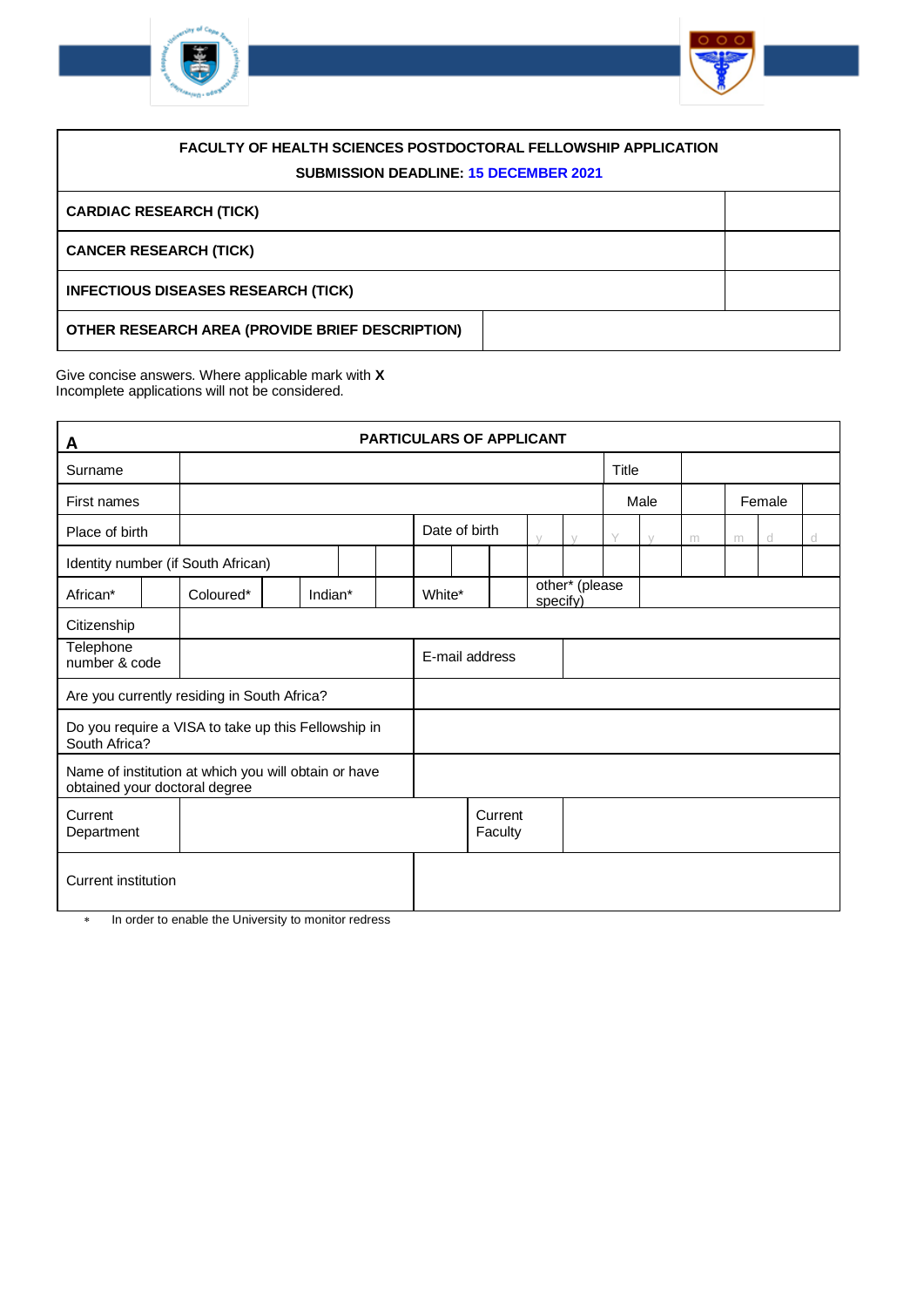



| B      | DEGREES OBTAINED (A full certified academic record must be attached as ANNEXURE 2) |                                 |                         |                        |                                     |  |  |  |  |
|--------|------------------------------------------------------------------------------------|---------------------------------|-------------------------|------------------------|-------------------------------------|--|--|--|--|
| Degree | First registration<br>(month/year)                                                 | Degree obtained<br>(month/year) | Full-time/<br>Part-time | University/Institution | Degree with distinction<br>(yes/no) |  |  |  |  |
|        |                                                                                    |                                 |                         |                        |                                     |  |  |  |  |
|        |                                                                                    |                                 |                         |                        |                                     |  |  |  |  |
|        |                                                                                    |                                 |                         |                        |                                     |  |  |  |  |
|        |                                                                                    |                                 |                         |                        |                                     |  |  |  |  |
|        | Title of project for doctoral degree                                               |                                 |                         |                        |                                     |  |  |  |  |

| ┍<br>u | <b>AWARD/S RECEIVED</b> |
|--------|-------------------------|
|        |                         |
|        |                         |
|        |                         |
|        |                         |
|        |                         |
|        |                         |
|        |                         |

| <b>EXPERIENCE TO DATE</b><br>D  |          |        |
|---------------------------------|----------|--------|
| Name of<br>employer/institution | Position | Period |
|                                 |          |        |
|                                 |          |        |
|                                 |          |        |
|                                 |          |        |
|                                 |          |        |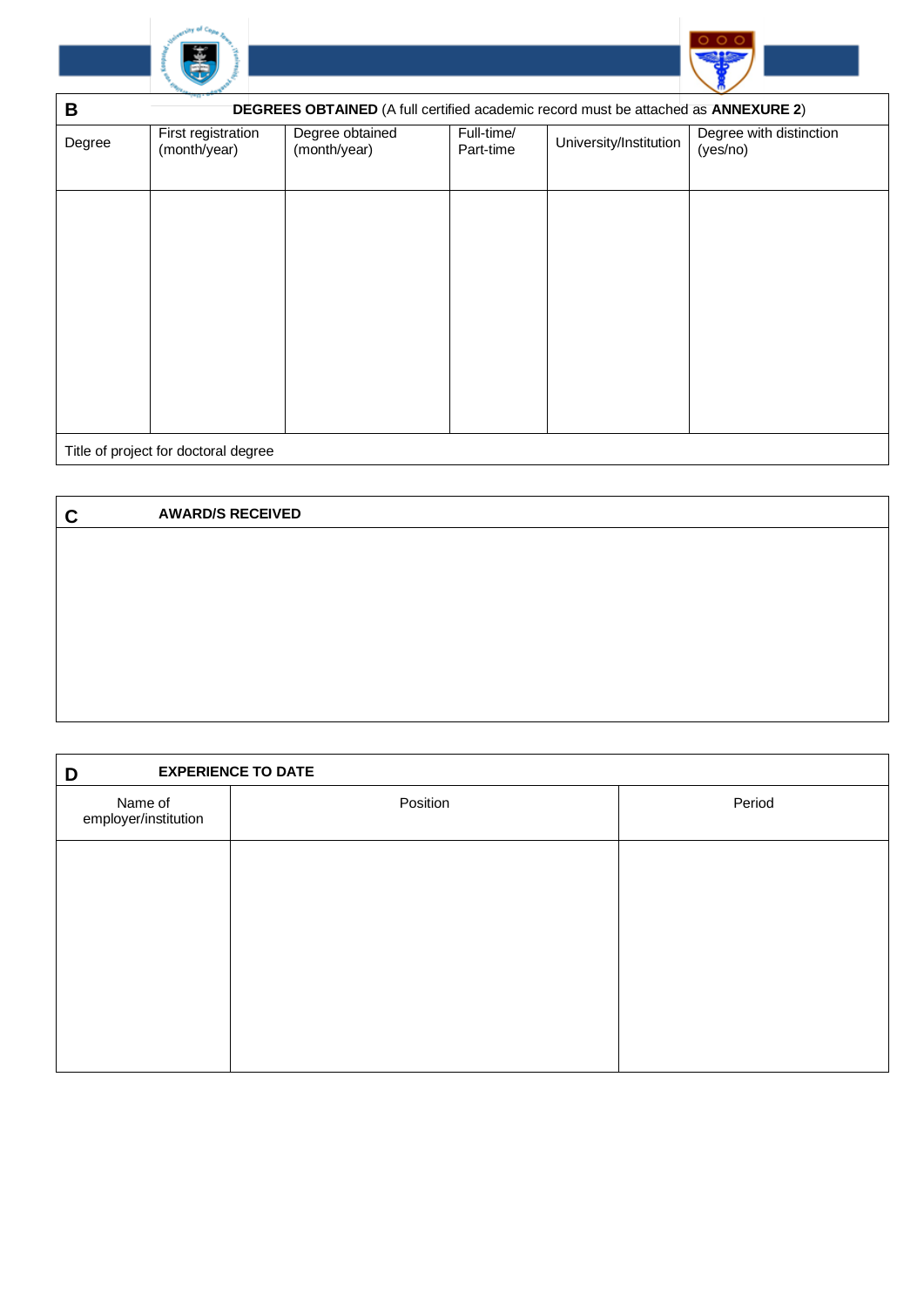



## **E RESEARCH OUTPUTS**

Please supply your publication list. Full references (i.e. authors, title, year and name of journal/publisher, volume and page numbers) must be given. For journal articles please include the journal impact factor and number of Scopus citations.

As publication and citation practices differ markedly between fields, with some areas (e.g., infectious diseases) characterised by higher citation rates than others (e.g., paediatric surgery), it is essential that this information is placed in the context of the applicants discipline or field

#### - Journal articles

| Article reference | Impact factor | Citations |
|-------------------|---------------|-----------|
|                   |               |           |
|                   |               |           |
|                   |               |           |
|                   |               |           |
|                   |               |           |

#### - Conference proceedings

| Conference paper title | Conference and date |
|------------------------|---------------------|
|                        |                     |
|                        |                     |
|                        |                     |
|                        |                     |
|                        |                     |
|                        |                     |
|                        |                     |
|                        |                     |

#### - Other research outputs

| Output title | Date | Type |
|--------------|------|------|
|              |      |      |
|              |      |      |
|              |      |      |
|              |      |      |
|              |      |      |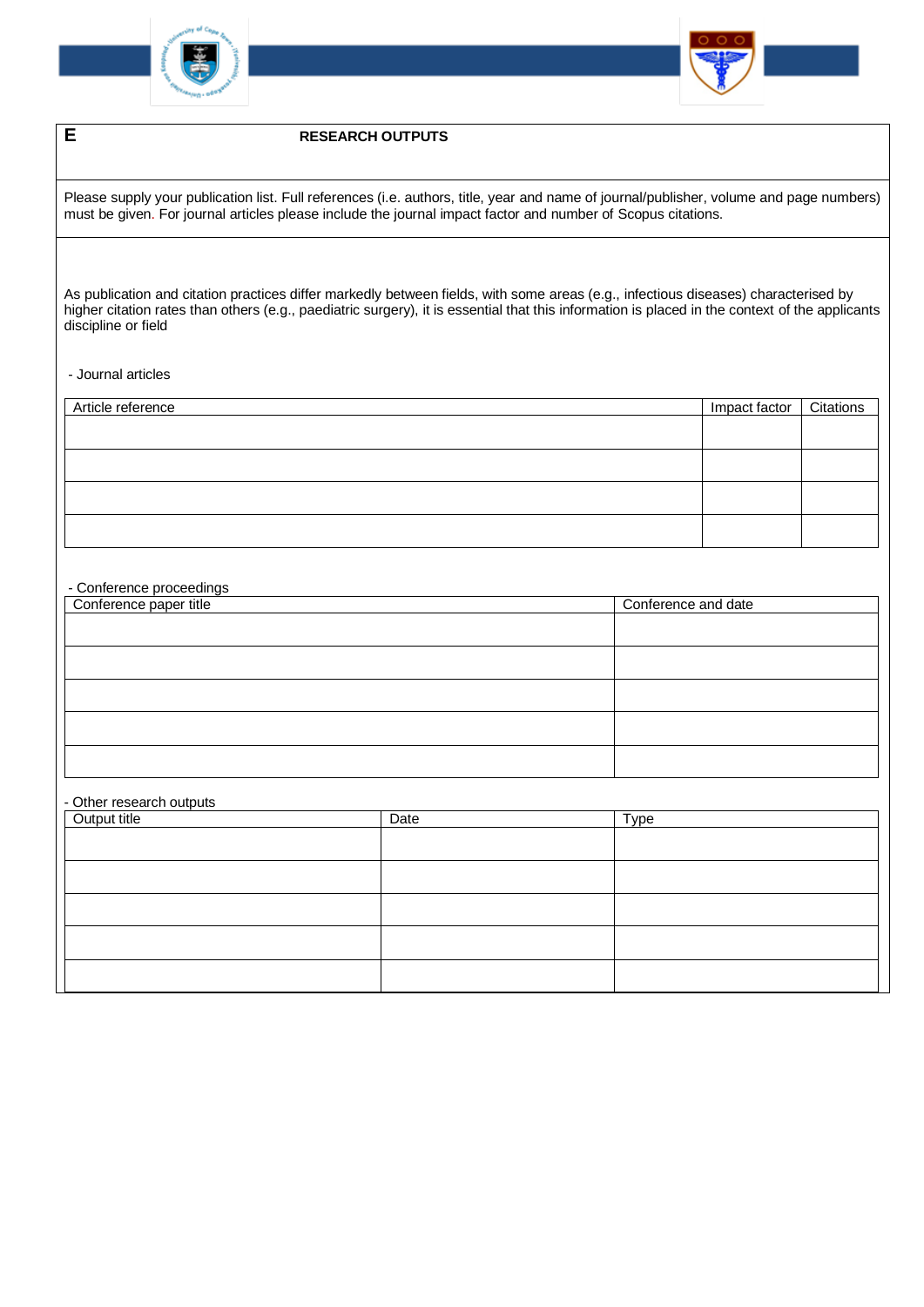



| - | DETAILS OF PROPOSED DOCTORAL RESEARCH |
|---|---------------------------------------|
|   |                                       |

Short descriptive title of research project for this application

### **Please attach details of research in a separate document titled Annexure 1 – maximum 2 pages**

In this, describe the research questions, rationale, collaborators, the anticipated major achievements, the anticipated impact of the research and potential for this to link to future funding applications.

| Proposed start and | from (month/year)                                                                          | to (month/year) |  |
|--------------------|--------------------------------------------------------------------------------------------|-----------------|--|
| end date           |                                                                                            |                 |  |
|                    | Research supervisor who has <b>AGREED</b> to host you and approved this project submission |                 |  |
| Name               |                                                                                            |                 |  |
| Position           |                                                                                            |                 |  |
| Department         |                                                                                            |                 |  |
| E-mail address     |                                                                                            |                 |  |

| G              | DETAILS OF OTHER POSTDOCTORAL FELLOWSHIP FUNDING                                                  |  |  |  |  |  |  |
|----------------|---------------------------------------------------------------------------------------------------|--|--|--|--|--|--|
|                | Please indicate any current postdoctoral funding for research at UCT and any funding applied for. |  |  |  |  |  |  |
| Funding source | <b>Status</b><br>(submitted / awarded)                                                            |  |  |  |  |  |  |
|                |                                                                                                   |  |  |  |  |  |  |
|                |                                                                                                   |  |  |  |  |  |  |
|                |                                                                                                   |  |  |  |  |  |  |
|                |                                                                                                   |  |  |  |  |  |  |